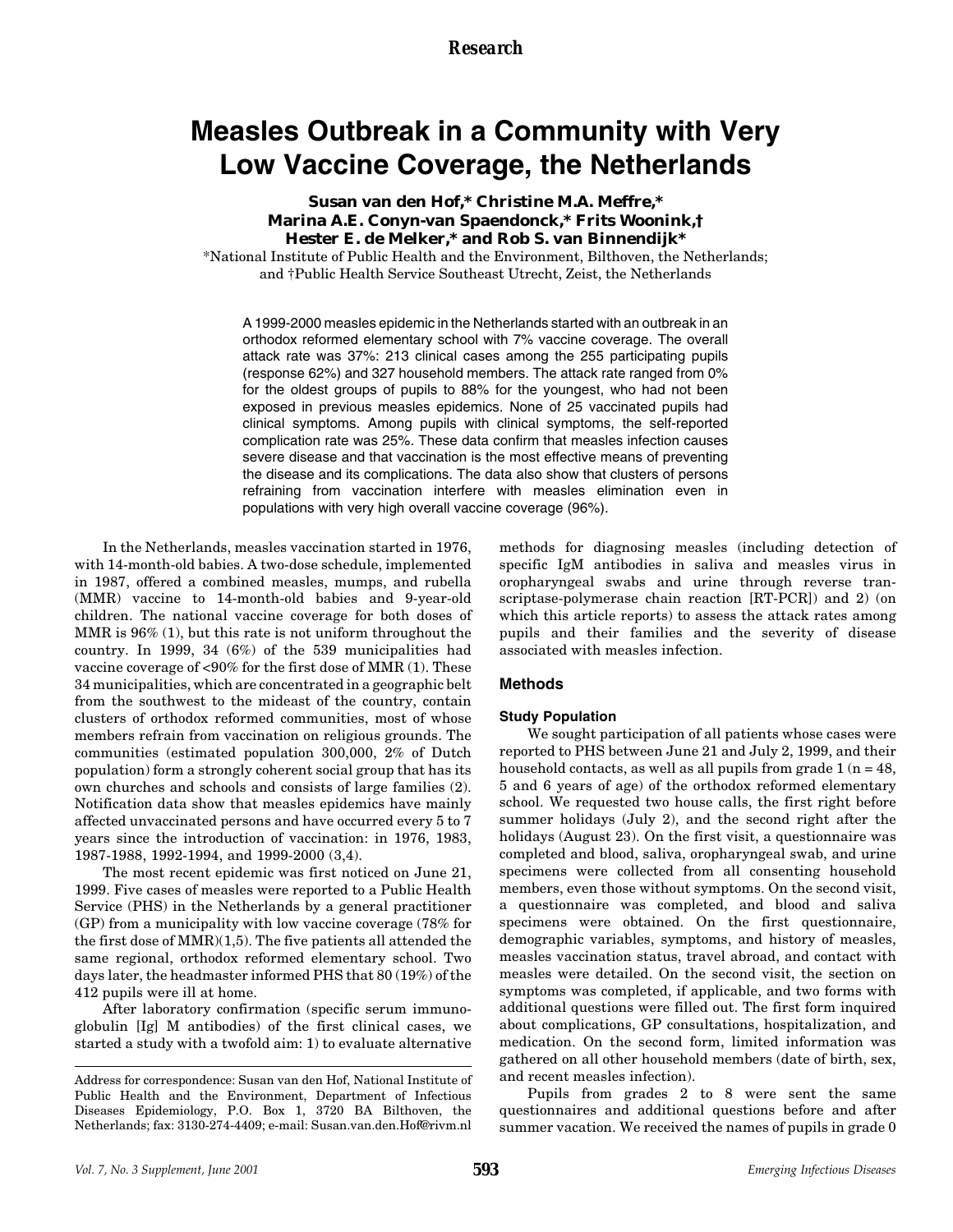(preschool, which is voluntary) after vacation; therefore, we sent them the questionnaires in August only. Measles vaccination history of all 412 pupils of the school (grades 0 to 8) was verified at the Provincial Vaccination Administrations (PVA).

#### **Laboratory Tests**

The presence of specific serum IgM antibodies was determined with a commercially available IgM-capture enzyme-linked immunosorbent assay (ELISA) according to procedures recommended by the manufacturer (Meddens mucapture ELISA for measles, Biotest, Denville, NJ). IgG antibody concentrations were measured by an in-house ELISA (6).

#### **Case Classification**

We classified cases according to a modified Centers for Disease Control and Prevention case definition (7): Confirmed cases had  $\geq 3$  days of rash, fever  $\geq 38.3^{\circ}$ C, and either cough, conjunctivitis, or coryza; suspected cases had rash and fever according to questionnaire or recent measles according to form, with limited information on household members of pupils. We considered positive serologic results (positive IgM or a minimal fourfold rise in IgG titer) or virus isolation from blood or oropharyngeal swab to be laboratory evidence of measles infection.

#### **Data Analyses**

Attack rates for clinically confirmed and suspected measles cases were calculated by sex, year of birth, vaccination history, history of measles, and susceptibility, i.e., no vaccination, no history of measles, and birth in 1986 or later. Persons born before 1987 experienced measles epidemics in 1987-88 and in 1992-93. This was confirmed by the fact that we observed only one clinical case (the patient was born in 1986) among all persons born before 1987 (n = 226). Therefore, we considered all persons born before 1986 without information on history of measles to have had measles.

Vaccine efficacy estimates were based on the attack rate of measles among pupils who reported no history of measles in the questionnaire and by vaccination history as given by PVA. Symptoms and complications as reported in the questionnaires were described for those who had clinically confirmed or suspected measles and who had completed at least one questionnaire. We used the chi-square test to test differences in attack rates regarding categorical variables. A p value of <0.05 was considered statistically significant.

#### **Results**

#### **Response**

Responses to questionnaires, limited information, and collected biological samples (from pupils and household members) are shown in Table 1. All families with one or more reported measles patients from June 21 through July 2, 1999, had elementary school pupils in their households. We obtained questionnaires on 299 persons and limited information on 283 of their household members from 123 families, and we obtained biological samples from 100 persons in 26 families.

|  |                        |  | Table 1. Participation in measles outbreak investigation, the |  |
|--|------------------------|--|---------------------------------------------------------------|--|
|  | Netherlands, 1999-2000 |  |                                                               |  |

|                                                                                         |        |                   | Household |                   |             |       |  |
|-----------------------------------------------------------------------------------------|--------|-------------------|-----------|-------------------|-------------|-------|--|
|                                                                                         | Pupils |                   |           | members           |             | Total |  |
|                                                                                         |        | $(n = 412)$       |           | $(n = 375)^{a}$   | $(n = 787)$ |       |  |
| Sources                                                                                 | n      | %                 | n         | $\bar{\%}$        | n           | $\%$  |  |
| Questionnaire and<br>biological samples <sup>b</sup>                                    | 50     | (12)              | 36        | (10)              | 86          | (11)  |  |
| Questionnaire                                                                           | 197    | (48)              | 16        | 4)                | 213         | (27)  |  |
| Limited information<br>and biological<br>samples                                        | 0      | $\left( 0\right)$ | 14        | $\left( 4\right)$ | 14          | 2)    |  |
| Limited information<br>(August only)                                                    | 8      | 2)                | 261       | (70)              | 269         | (34)  |  |
| No information                                                                          | 157    | (38)              | 48        | (13)              | 205         | (26)  |  |
| <sup>a</sup> Number of household members not attending the elementary school of the 255 |        |                   |           |                   |             |       |  |

participating pupils. bQuestionnaires for all 86 participants from whom questionnaires and

biological sample(s) were collected both in July and August.

#### **Description of the Outbreak**

In total, 213 cases of measles (110 confirmed and 103 suspected) were identified (Table 2); 138 were in pupils. All suspected cases were epidemiologically linked to a confirmed case through school or family contacts. Therefore, we consider suspected cases true measles cases and describe our results for the confirmed and suspected cases together.

The epidemic curve is shown in Figure 1. Day 1 of rash was known in 137 of the 213 confirmed and suspected cases and occurred from June 15 to July 20, 1999. The number of

| Netherlands, 1999-2000 |        |                 | Table 2. Measles cases by clinical and laboratory case classification, the |
|------------------------|--------|-----------------|----------------------------------------------------------------------------|
|                        |        | Number          |                                                                            |
| Clinical               |        | providing       | Positive                                                                   |
| case                   |        | biological      | laboratory                                                                 |
| classification         | Number | samples         | confirmation                                                               |
| Confirmed              | 110    | 41              | 34 <sup>a</sup>                                                            |
| Suspected              | 103    | 10              | 5 <sup>a</sup>                                                             |
| Noncase                | 369    | 48              | 5 <sup>b</sup>                                                             |
| Total                  | 582    | 99 <sup>c</sup> | 44                                                                         |

<sup>a</sup>All 12 clinically confirmed and suspected cases without laboratory confirmation had no rash until 3-20 days after sampling.

bDetails on these 5 persons are in Table 4.

cHere, 99 persons with laboratory case classification are shown instead of 100 as in Table 1, since 1 person did not provide blood and throat swab specimens, but only saliva and urine.



Figure 1. Distribution of clinically confirmed and suspected cases by date of onset of rash (n = 137).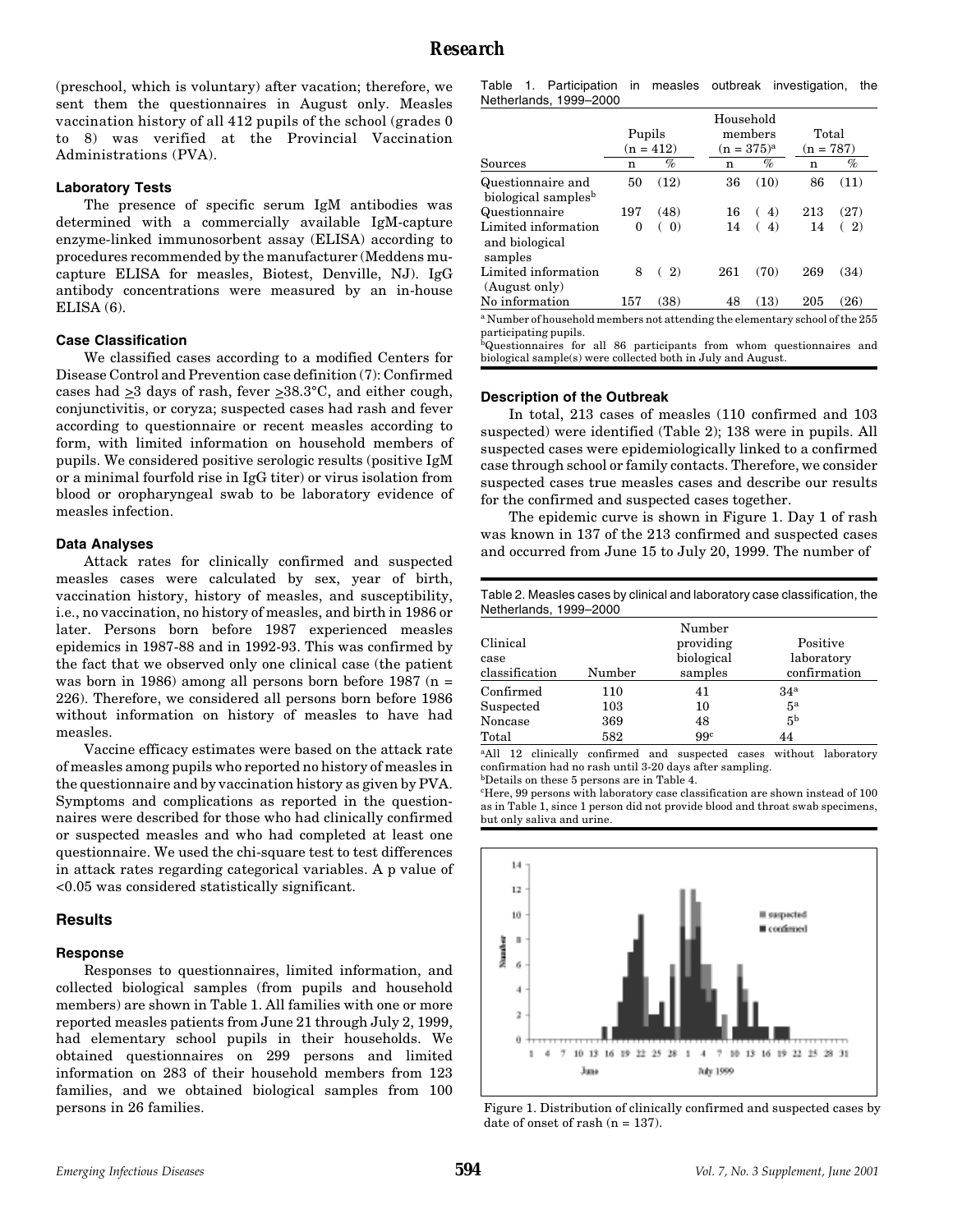persons per household was 3 to 18 (median 6). The number of reported cases per household was 0 to 9 (median 2): 37 (30%) households reported no cases, including 12 (10%) households with children vaccinated against measles.

#### **Attack Rates**

The overall attack rate among confirmed and suspected cases was 37% (Table 3), 0% for the oldest pupils to 88% for the youngest (Figure 2). Two (1%) of the 213 patients were born in 1999; 166 (78%) from 1992 to 1998; and 43 (20%) from 1988 to 1991. Two (1%) patients were born before 1988 (1986 and 1987). The distribution of cases and attack rate by sex, vaccination history, history of measles, and susceptibility (i.e., no vaccination, no history of measles, and born in or after 1986), is shown in Table 3. Except for sex, all variables were associated with the attack rate  $(p < 0.05)$ .

The attack rate among susceptible pupils was 91% (133 of 146). Of the 28 nonpupils considered susceptible, 24 (86%) had clinical cases (Table 3). Three of the four who did not become ill were probably protected by maternal antibodies (date of birth from December 1998 to April 1999).

Among the 69 pupils considered not susceptible because of reported history of measles, one had clinical symptoms and laboratory confirmation of measles infection (Table 3). According to the questionnaire, this grade 1 pupil had measles in 1998. No vaccination was registered at PVA. This child probably had another rash disease in 1998. No cases were observed among the 195 nonpupils considered not susceptible (Table 3).

#### **Laboratory Results**

The diagnosis was laboratory confirmed for 39 of the 51 clinically confirmed and suspected cases with one or two biological samples, the first of which was collected at or just after Day 1 of rash (IgM postive or IgG titer rise). We had collected only one sample in each of the remaining 12 cases; measles rash did not develop in these patients until 3 to 20 days later. As expected, IgM antibodies could not be detected in these cases. Five of 48 asymptomatic persons who had provided biological samples had laboratory evidence of measles infection (Tables 2, 4).



Figure 2. Attack rates by year of birth for clinically confirmed and suspected cases  $(n = 213)$ .

#### **Vaccination History and Vaccine Efficacy**

Of all 412 pupils, 28 (7%) had been vaccinated, according to PVA records. Of the 255 participating pupils, 25 (10%) had been vaccinated: 20 had one dose of MMR vaccine, and 5 had had two doses. None of the 25 vaccinated pupils reported measles symptoms (Table 3). Four (one parent and three young children) (10%) of the 42 nonpupils with a questionnaire reported vaccination against measles. None reported symptoms.

#### **Symptoms and Complications**

The median number of days the rash lasted was 5 (10th-90th percentile, 3-9), the median number of days with fever was 6 (10th-90th percentile, 3-9). Of the 148 patients with confirmed or suspected measles who had given at least one answer about symptoms during measles disease, 54 (37%) reported Koplik's spots; 93 (63%) itching; 139 (94%) coughing; 136 (92%) conjunctivitis; 116 (78%) sore throat; 101 (68%) coryza; 86 (58%) diarrhea; 57 (39%) vomiting; 79 (53%) headache; and 28 (19%) aching joints.

Table 3. Attack rates (ARs) for clinically confirmed and suspected measles cases among pupils and their household contacts, by sex, vaccination history, history of measles, and susceptibility, the Netherlands, 1999–2000

|                                  | Pupils      |              |              | Household members |                  |                   | Total       |        |       |                   |
|----------------------------------|-------------|--------------|--------------|-------------------|------------------|-------------------|-------------|--------|-------|-------------------|
|                                  | $\mathbf n$ | Cases        | AR $(\%)$    | n                 | Cases            | AR $(\%)$         | $\mathbf n$ | $(\%)$ | Cases | AR $(\%)$         |
| Sex                              |             |              |              |                   |                  |                   |             |        |       |                   |
| Male                             | 129         | 69           | (53)         | 174               | 38               | (22)              | 303         | (52)   | 107   | (35)              |
| Female                           | 126         | 69           | (55)         | 153               | 37               | (24)              | 279         | (48)   | 106   | (38)              |
| Vaccination history <sup>a</sup> |             |              |              |                   |                  |                   |             |        |       |                   |
| Vaccinated                       | 25          | $\mathbf{0}$ | (0)          | $\overline{4}$    | $\boldsymbol{0}$ | $\mathbf{0}$      | 29          | -5)    | 0     | (0)               |
| Unvaccinated                     | 230         | 138          | (62)         | 48                | 24               | (50)              | 278         | (48)   | 162   | (58)              |
| Unknown                          | $\theta$    | $\bf{0}$     | $\mathbf{0}$ | 275               | 51               | (18)              | 275         | (47)   | 51    | (19)              |
| History of measles               |             |              |              |                   |                  |                   |             |        |       |                   |
| Yes                              | 69          | 1            | 2)           | 192               | $\mathbf{0}$     | (0)               | 261         | (54)   |       | $\left( 0\right)$ |
| No                               | 168         | 133          | (79)         | 39                | 26               | (67)              | 207         | (36)   | 159   | (77)              |
| Unknown                          | 18          | 4            | (31)         | 96                | 49               | (47)              | 114         | (20)   | 53    | (45)              |
| Susceptibilityb                  |             |              |              |                   |                  |                   |             |        |       |                   |
| $_{\rm Yes}$                     | 146         | 133          | (91)         | 28                | 24               | (86)              | 174         | (30)   | 157   | (90)              |
| No                               | 92          |              | (1)          | 195               | $\bf{0}$         | $\left( 0\right)$ | 287         | (49)   |       | $\left( 0\right)$ |
| Unknown                          | 17          | 4            | (31)         | 104               | 51               | (49)              | 121         | (21)   | 54    | (45)              |
| Total                            | 255         | 138          | (54)         | 327               | 75               | (23)              | 582         | (100)  | 213   | (37)              |

aVaccination history for pupils according to Provincial Vaccine Administration records, for nonpupils according to questionnaire.

<sup>b</sup>Susceptibility of pupils: with no recorded measles-containing vaccination(s) and with no reported history of measles. Susceptibility of nonpupils: with no reported measles-containing vaccination(s) and with no reported history of measles for those born in 1986 or later.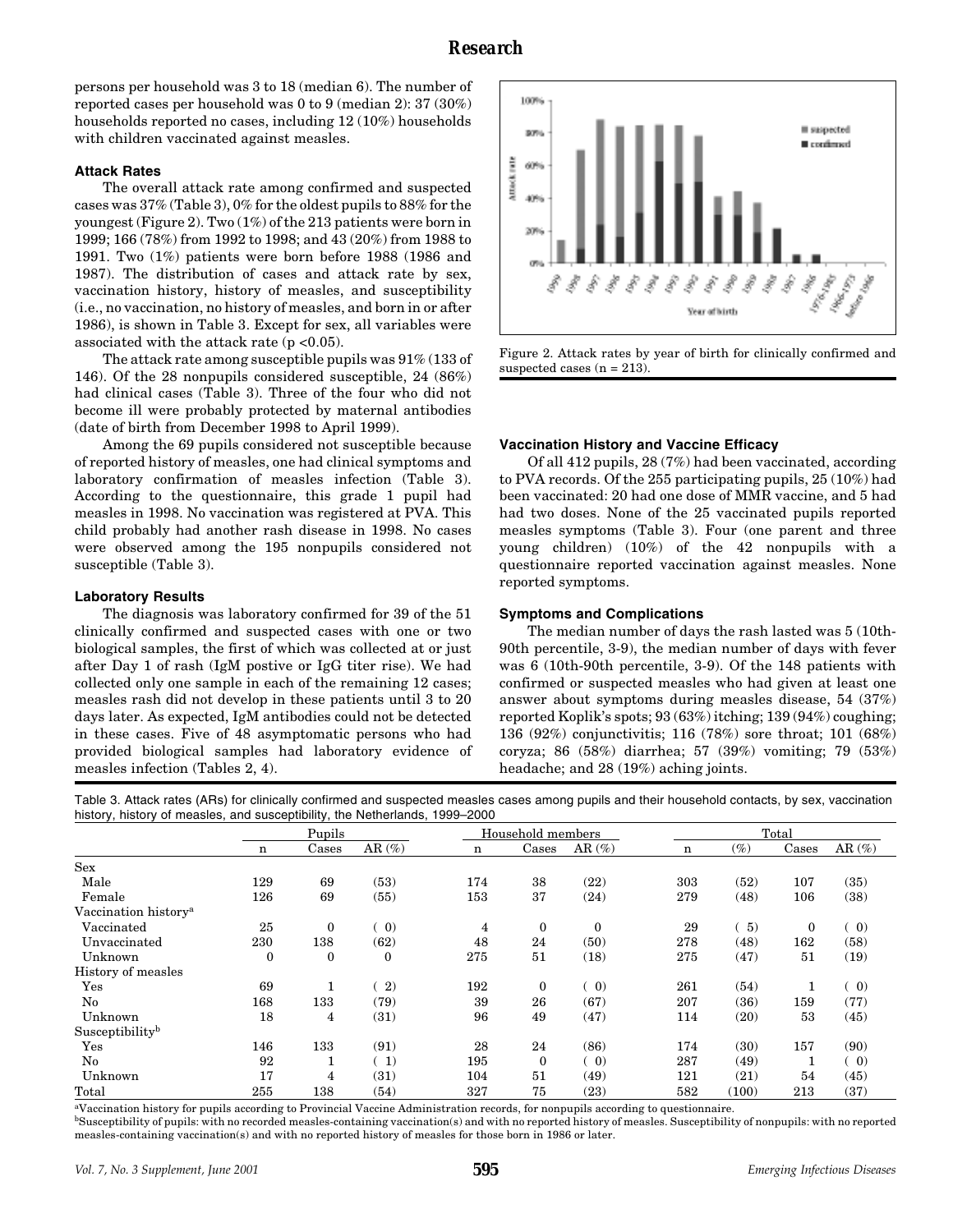| Table 4. Asymptomatic persons with laboratory confirmation of measles |  |
|-----------------------------------------------------------------------|--|
| virus infection, the Netherlands, 1999–2000                           |  |

| cipant                                                      | Parti-Year of<br>birth | History<br>оf<br>measles | Measles<br>vaccination | Laboratory<br>confirmation              |  |  |
|-------------------------------------------------------------|------------------------|--------------------------|------------------------|-----------------------------------------|--|--|
| 1                                                           | 1974                   | Unknown                  | $\mathbf{N}\mathbf{o}$ | IgM positive                            |  |  |
|                                                             |                        |                          |                        | Data on IgG titer<br>rise not available |  |  |
| 2                                                           | 1980                   | Yes                      | Data missing           | IgM negative                            |  |  |
|                                                             |                        |                          |                        | >fourfold IgG titer rise                |  |  |
| 3                                                           | 1982                   | Yes                      | Data missing           | IgM negative                            |  |  |
|                                                             |                        |                          |                        | $\ge$ fourfold IgG titer rise           |  |  |
| 4                                                           | 1992                   | No                       | No                     | IgM negative                            |  |  |
|                                                             |                        |                          |                        | $\ge$ fourfold IgG titer rise           |  |  |
| 5                                                           | 1994                   | No                       | Yes                    | IgM negative                            |  |  |
|                                                             |                        |                          |                        | >fourfold IgG titer rise                |  |  |
| $IgM = \text{immunoglobin M}; IgG = \text{immunoglobin G}.$ |                        |                          |                        |                                         |  |  |

Of the 162 patients with confirmed or suspected measles who completed at least one questionnaire, 40 (25%) reported one or more complications; one of the 40 was hospitalized for delirium (Table 5). Of the 40 patients with complications, 27 (68%) consulted GPs, who prescribed medication for 22 (55%) children. Of the 22 children, 19 were given antibiotics: 9 for pneumonia, 9 for otitis media, and 1 for cystitis. Antipyretic and analgesic medications were also prescribed. The complication rate did not differ between confirmed and suspected cases (26% vs. 24%).

|  | Table 5. Self-reported complications in clinically confirmed and     |  |  |
|--|----------------------------------------------------------------------|--|--|
|  | suspected cases, from questionnaire data, the Netherlands, 1999-2000 |  |  |

| Self-reported complications  | Number | %   |
|------------------------------|--------|-----|
| Hospitalization for delirium | 1      | 0.6 |
| Otitis media                 | 18     | 11  |
| Pneumonia                    | 10     | 6   |
| Earache                      | 5      | 3   |
| Stomachache                  | 3      | 2   |
| Cystitis                     |        | 0.6 |
| Laryngitis                   |        | 0.6 |
| Severe coughing              |        | 0.6 |
| No complications             | 113    | 70  |
| Data missing                 | 9      | 6   |
| Total                        | 162    | 100 |

# **Conclusion**

We have described an outbreak of measles in a mostly unvaccinated population. From this outbreak, measles spread and affected mainly (94%) unvaccinated persons from orthodox reformed communities. By May 2000, 3,292 cases of measles were reported to the national registry, including three measles-related deaths and 72 hospitalizations.

## **Attack Rates**

The susceptibility levels and attack rates were closely related to the number of previous epidemics encountered; those persons born after 1992, when the last epidemic began, had the highest susceptibility levels and attack rates. The 1999 birth cohort and part of the 1998 birth cohort are exceptions because they were partially protected by maternal antibodies. Sex was not associated with the attack rate, which is in accordance with previous reports (8). The infectivity of the measles virus is shown by the high attack rate (90%) among those considered susceptible (i.e., those with no history of measles or vaccination).

## **Import and Export of Measles Virus**

Measles viruses isolated from patients showed that the epidemic was caused by a D6 type measles virus, a genotype widely distributed throughout Europe (9). Genotype D6 had frequently been isolated from unrelated cases in the Netherlands between 1993 and 1999 (van Binnendijk et al., unpub. data). During this period, the number of measles cases reported in the Netherlands decreased to one of the lowest rates in Europe (<1 per million in 1998). However, because of low vaccine coverage in orthodox reformed communities, the number of susceptible persons increases. Consequently, measles epidemics still occur, despite high national vaccine coverage and population immunity (1,6). Previously, we showed that measles is not endemic in the Netherlands, not even in areas with low vaccine coverage (10). This was confirmed in this 1999-2000 epidemic; no more cases were reported within 1 year after the start of the outbreak. Therefore, we assume that the epidemic was initiated by import from another country. Until the measles virus is eradicated, circulation will continue worldwide and epidemics will occur. During this epidemic, visiting relatives exported measles to Canada. The outbreak was restricted to 17 cases within an orthodox reformed community in Canada as a result of stringent measures (e.g., closing the school) (11).

## **Laboratory Results**

We observed five asymptomatic persons with serologic proof of measles infection. All had been in close contact with one or more measles patients. Two were children, one vaccinated (#5 in Table 4) and one without recorded measles vaccination or history of measles disease (#4). Incomplete immunity in the presence of residual maternal antibodies may have developed in the latter child during the 1992 measles epidemic (12). Two adults (#2 and #3) reported history of measles, the third (#1) reported no history of measles but might have had measles, on the basis of the year of birth. However, this person might also have had subclinical primary infection.

We assume that the increase in specific IgG (#2-#5) reflects secondary immune response in persons reexposed to measles virus, as has been demonstrated (13-15). We have not been able to detect virus, either by virus culture or RT-PCR from blood or oropharyngeal swab (data not shown), from any of these subclinically reinfected persons, as was recently shown for an immune mother of an adult measles patient (16). However, even if virus can be detected in blood, urine, or saliva, the critical issue is whether the virus load in these subclinically reinfected persons is high enough to transmit the measles virus.

## **Vaccination History and Vaccine Efficacy**

We observed low vaccine coverage (7% to 10%), but excellent vaccine effectiveness (100%) for the measles component of the MMR vaccine; none of the vaccinated persons had measles symptoms. In the measles epidemic following this outbreak, 5% of the reported cases patients were vaccinated; almost all of them had received one dose (5).